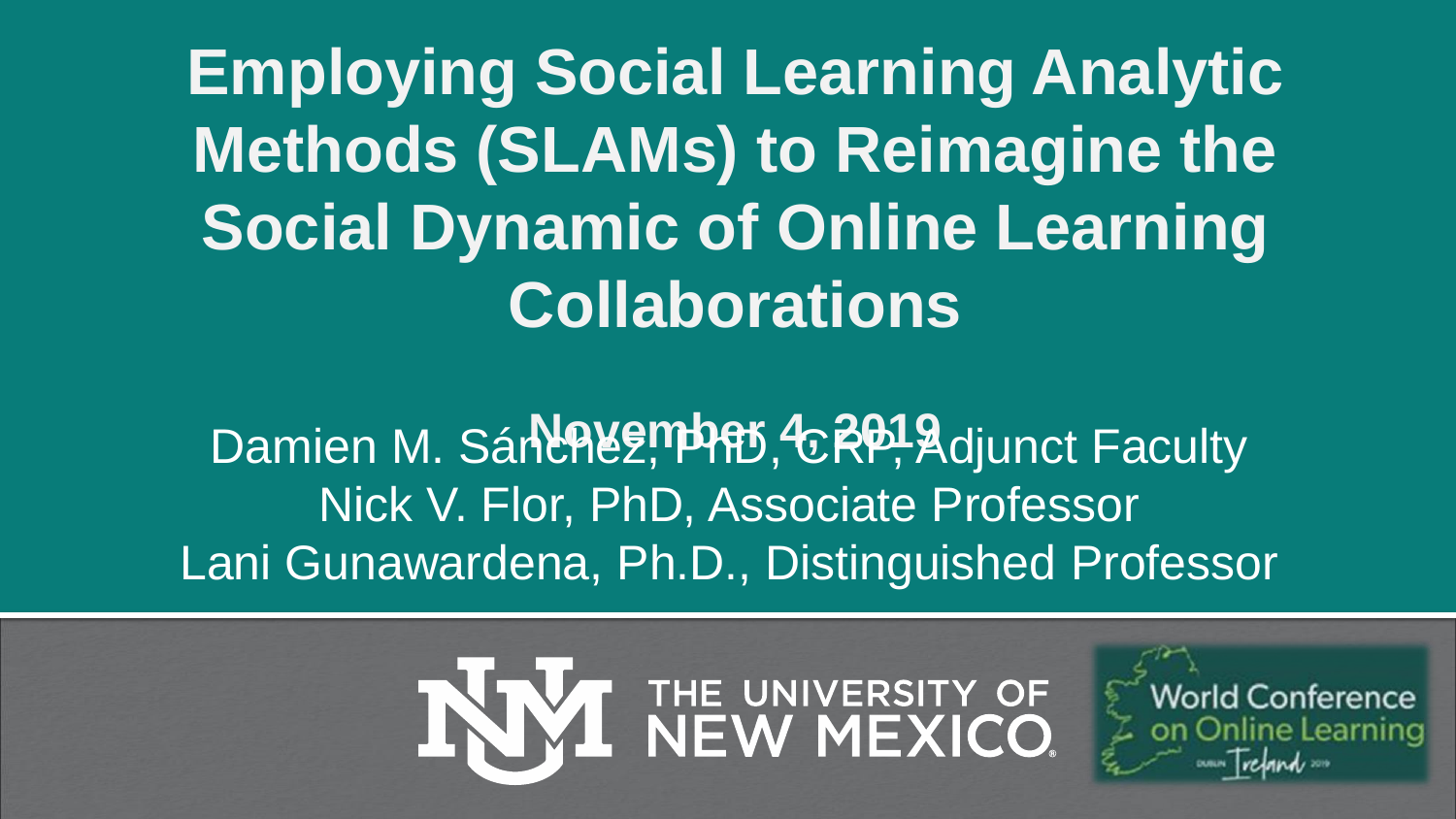## **Introduction**

- **Learning definition** 
	- Social construction of knowledge that occurs through the exchange of multiple perspectives in a discussion forum
- Social Learning Analytic Methods (SLAMs)
	- Learning Analytics Methods that focus on interactions between people
- **EXEDENT Combining SLAMs with interaction analysis, cand**provide a better understanding of how multiple perspectives of online participants can interact online to create knowledge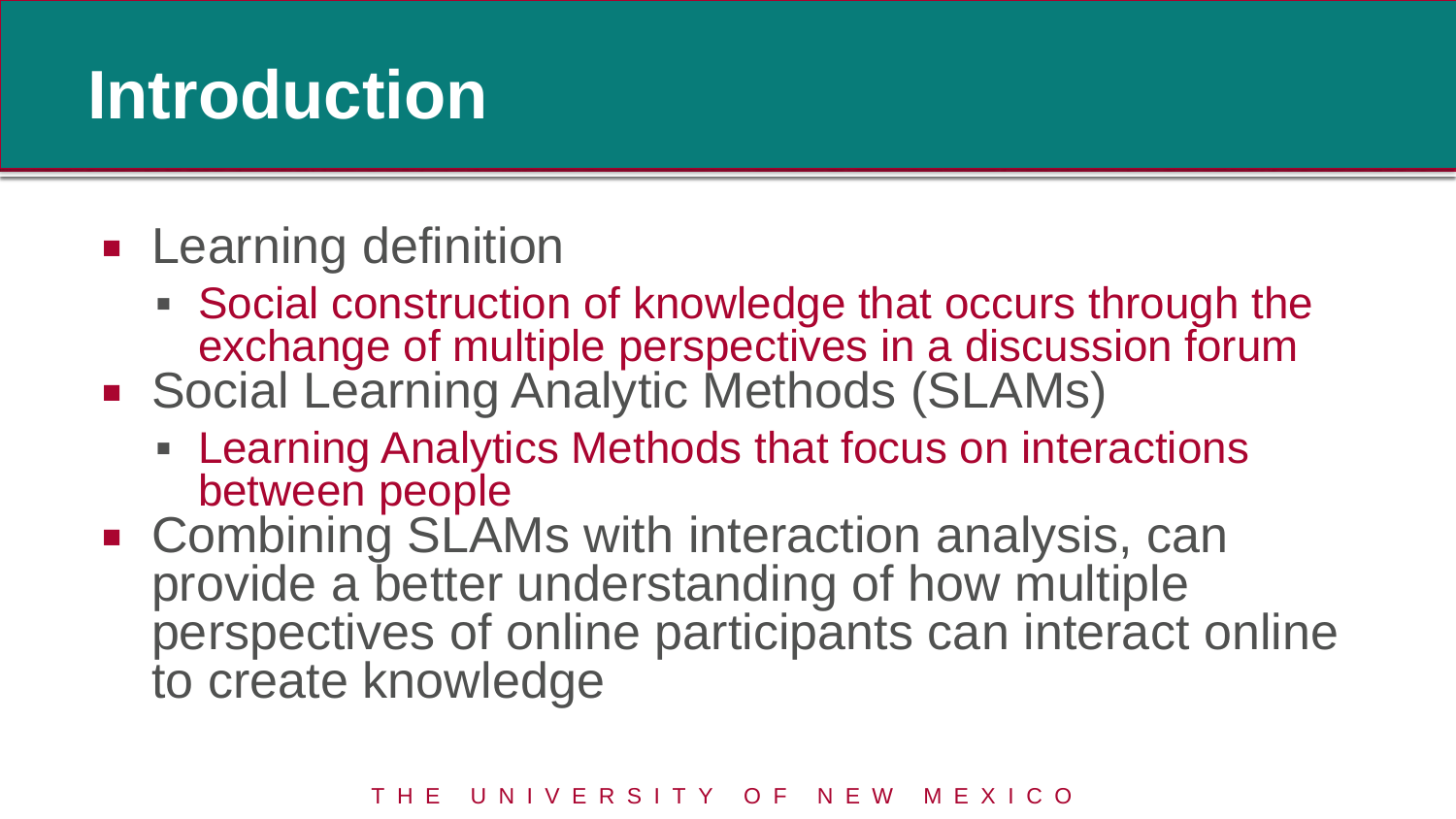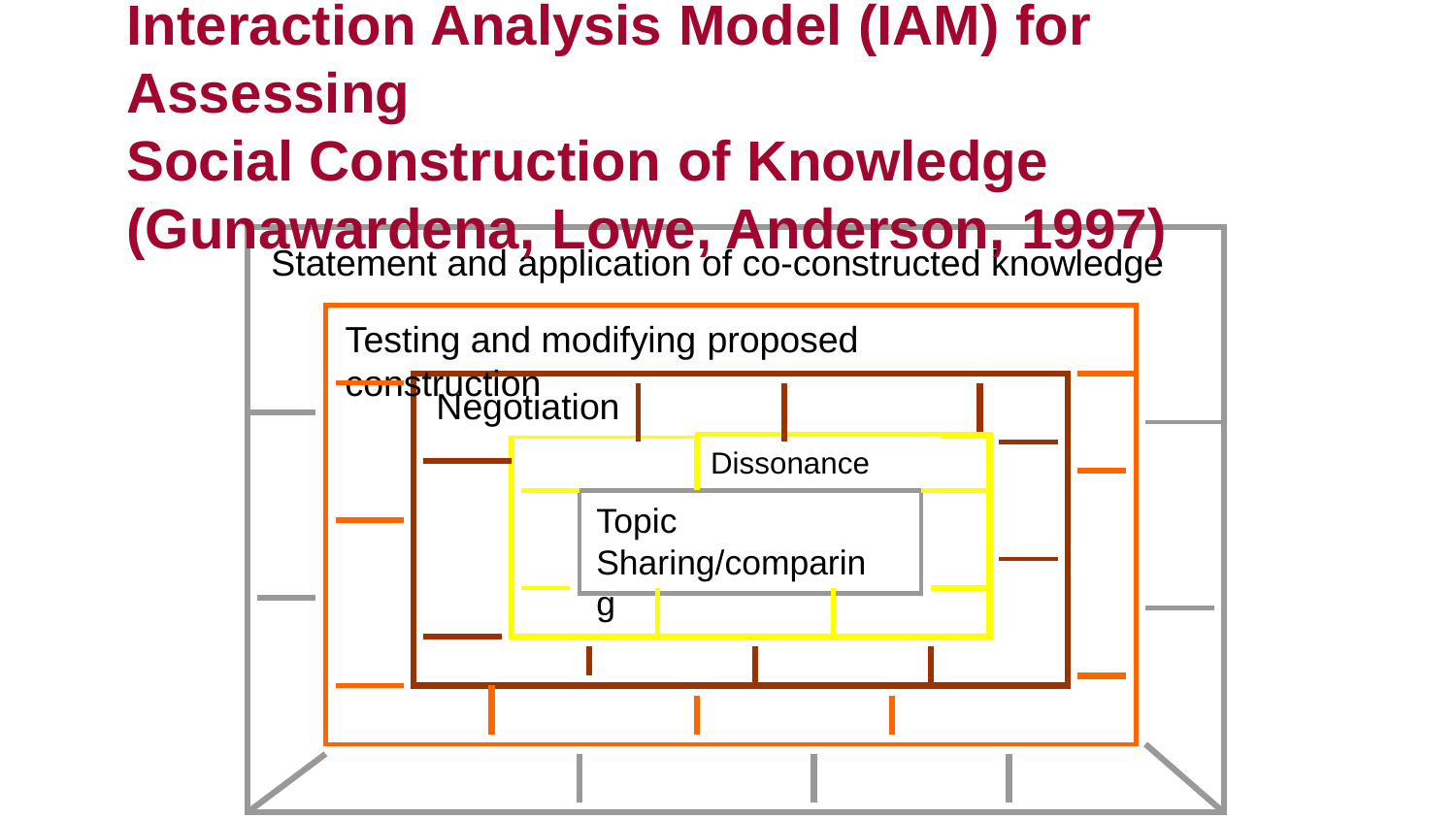## **Analyzing an Online Discussion with IAM**

- Message as unit of analysis and coded for phase(s)
- **Type of cognitive activity (questioning,** synthesizing)
- **Types of arguments advanced**
- **Resources used to explore differences**
- **Example 1** Changes in understanding as result of group interaction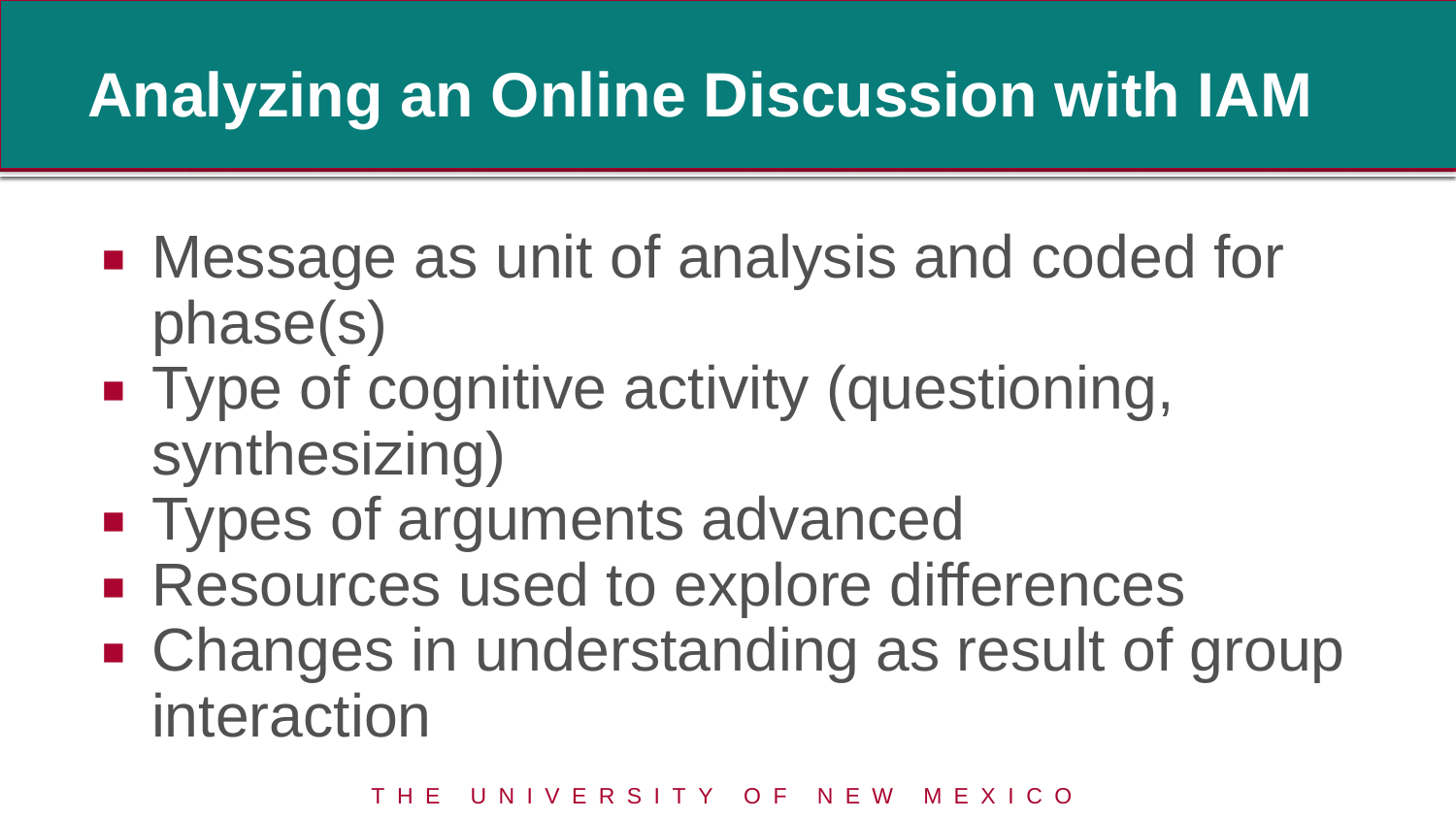## **Research Questions**

- 1. How can SLAMs be used to assess the social dynamic that supports knowledge construction in formal online discussions?
- 2. How can SLAMs be used to assess the social dynamic that supports knowledge construction in an informal learning environment to determine how voluntary participation can lead to learning?

T H E U N I V E R S I T Y O F N F W M F X I C O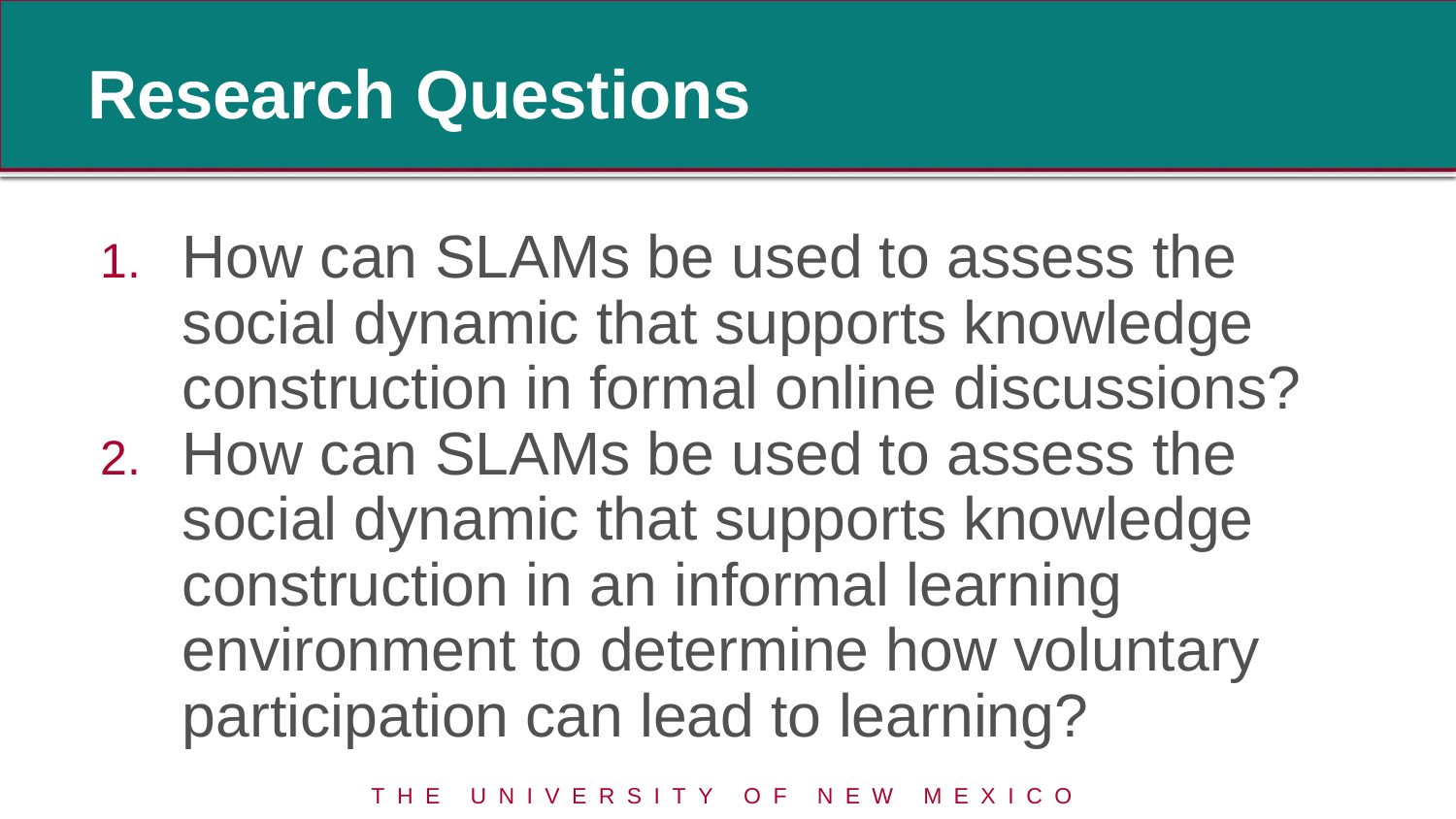## **Social Learning Analytics Methods (SLAMs)**

- **E** Clustering
	- Collection of techniques for grouping data according to feature similarity like word commonality
- **Sentiment Analysis** 
	- Positive words ("great", "amazing") and negative words ("bad", "awful")
	- **Possible to expand to various constructs**
- **Lexica Development** 
	- Content Analysis conducted to generate lists of words for classification
- **Social Network Analysis** 
	- Methods for analyzing the relational aspects of social structures typically used to study the information exchange between people in groups

#### THE UNIVERSITY OF NEW MEXICO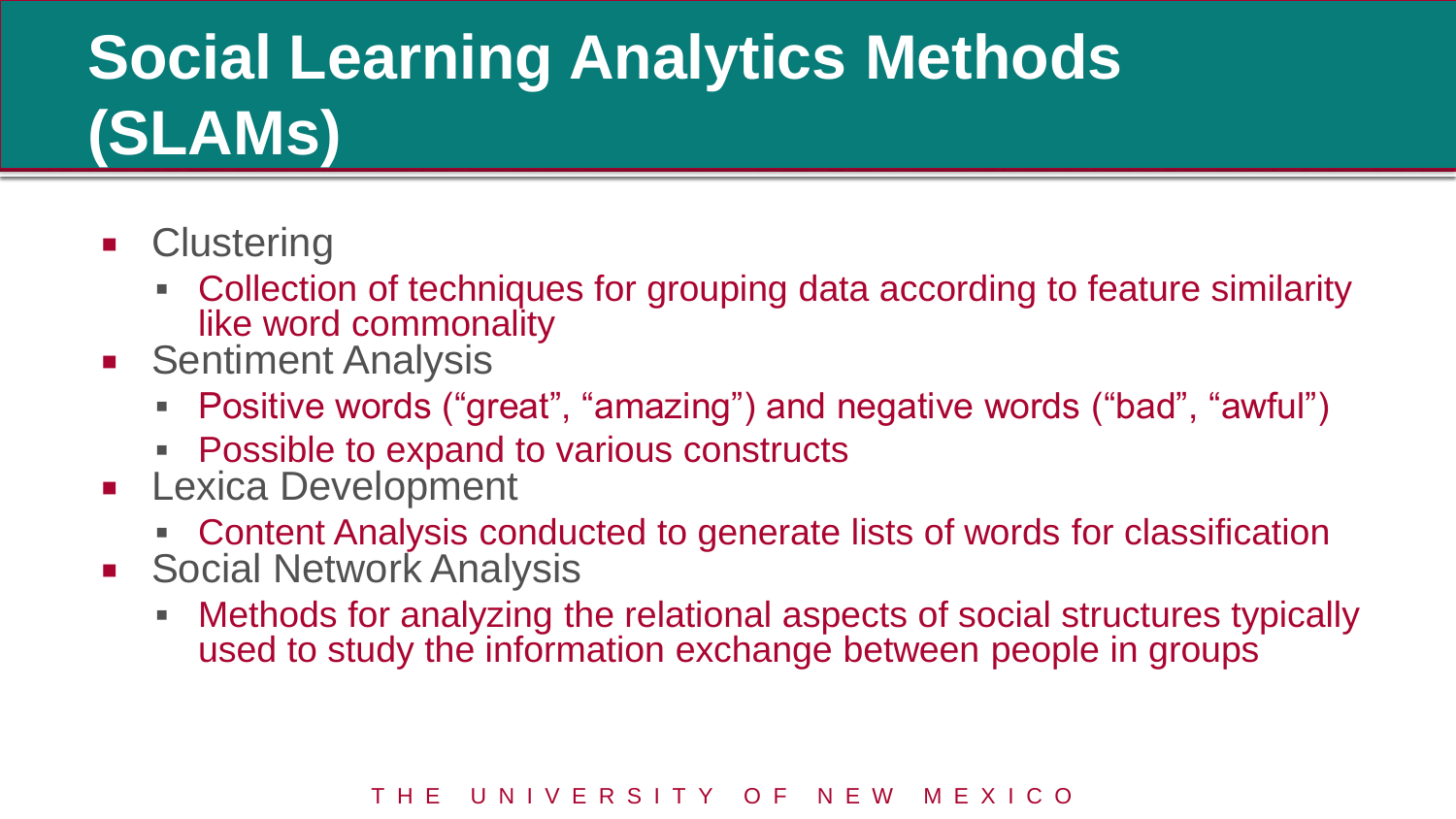## **Method – Datasets**

#### **FORMAL ONLINE LEARNING ENVIRONMENT**

- **Online graduate level** discussion aimed at defining culture
	- 2-week long discussion
	- 42 postings
	- **14 contributing students**

**INFORMAL ONLINE LEARNING ENVIRONMENT**

- **E** #Blacklivesmatter Twitter dataset centered around Freddie Gray protests
	- April 21 April 28, 2015
	- 45,646 tweets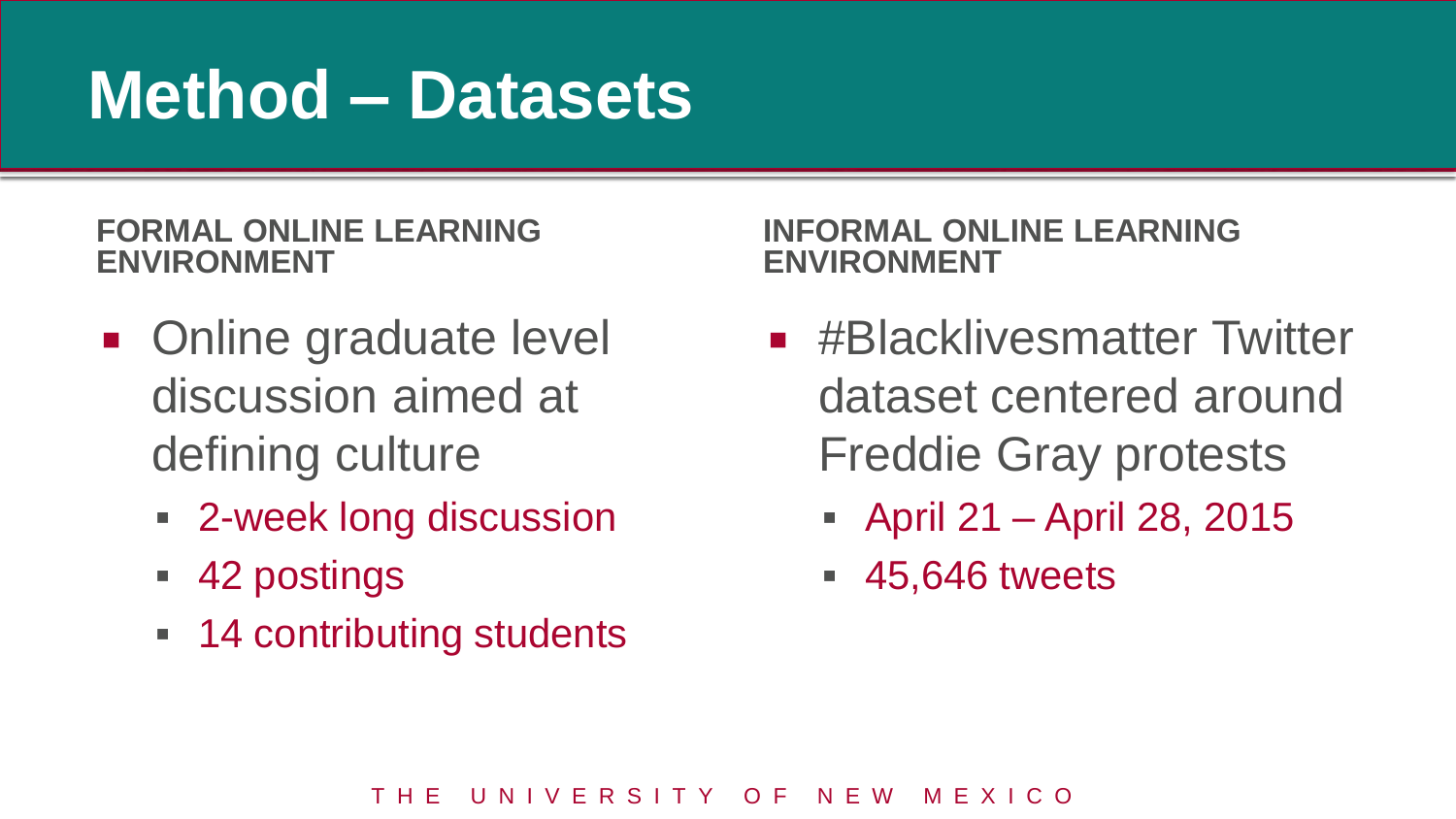## **Method – Formal Online Environment**

## **B** IAM Analysis

### **Content Analysis in Excel using 5 IAM Phases**

| Count | Name         | Date | Time | <b>Thread</b>                                  |            |  |  |  |  |  | Initial <mark>PhI/A PhI/B PhI/C PhI/C PhI/D PhI/E PhII/A PhII/A PhII/C PhIII/A PhIII/B PhIII/C PhIII/D PhIII/E PhIV/E PhIV/B PhIV/B PhIV/C PhIV/C PhIV/C PhV/A PhV/A PhV/B PhV/C</mark> |  |  |  |  |  |
|-------|--------------|------|------|------------------------------------------------|------------|--|--|--|--|--|-----------------------------------------------------------------------------------------------------------------------------------------------------------------------------------------|--|--|--|--|--|
|       | <b>Jack</b>  |      |      | 08/27/08 20:49:00 My own definition JG         |            |  |  |  |  |  |                                                                                                                                                                                         |  |  |  |  |  |
|       | Jan          |      |      | 08/28/08 8:32:00 I agree that there JL         |            |  |  |  |  |  |                                                                                                                                                                                         |  |  |  |  |  |
|       | Marta        |      |      | 08/28/08 21:16:00 When I think of              | <b>MM</b>  |  |  |  |  |  |                                                                                                                                                                                         |  |  |  |  |  |
|       | Leslie       |      |      | 08/29/08 9:02:00 I, too, am                    | <b>LW</b>  |  |  |  |  |  |                                                                                                                                                                                         |  |  |  |  |  |
|       | Alex         |      |      | 08/29/08 12:34:00 Jack, These are              | <b>AJ</b>  |  |  |  |  |  |                                                                                                                                                                                         |  |  |  |  |  |
|       | Alex         |      |      | 08/29/08 12:50:00 Hi Leslie, You               | A)         |  |  |  |  |  |                                                                                                                                                                                         |  |  |  |  |  |
|       | Emily        |      |      | 08/29/08 16:53:00 Defining culture             | <b>IFP</b> |  |  |  |  |  |                                                                                                                                                                                         |  |  |  |  |  |
|       | Emily        |      |      | 08/29/08 17:16:00 Hello Marta, I               | <b>IEP</b> |  |  |  |  |  |                                                                                                                                                                                         |  |  |  |  |  |
|       | Emily        |      |      | 08/29/08 17:43:00 Hi Leslie, Its great EP      |            |  |  |  |  |  |                                                                                                                                                                                         |  |  |  |  |  |
| 10    | <b>Alex</b>  |      |      | 08/29/08 13:04:00 My personal                  | A1         |  |  |  |  |  |                                                                                                                                                                                         |  |  |  |  |  |
| 11    | <b>Betty</b> |      |      | 08/29/08 22:22:00 What a devilishly            | <b>BS</b>  |  |  |  |  |  |                                                                                                                                                                                         |  |  |  |  |  |
| 12    | Leslie       |      |      | 08/30/08 8:00:00 Hi Alex, I just               | LW         |  |  |  |  |  |                                                                                                                                                                                         |  |  |  |  |  |
| 13    | Leslie       |      |      | 08/30/08 8:03:00 I agree, Emily, and LW        |            |  |  |  |  |  |                                                                                                                                                                                         |  |  |  |  |  |
| 14    |              |      |      | Cassidy 08/30/08 19:00:00 Hello class-great CJ |            |  |  |  |  |  |                                                                                                                                                                                         |  |  |  |  |  |
| 15    | l Jack       |      |      | 08/31/08 12:38:00 Hi Jan, I liked in JG        |            |  |  |  |  |  |                                                                                                                                                                                         |  |  |  |  |  |
| 16    | <b>Jack</b>  |      |      | 08/31/08 12:45:00 Hi Cassidy,                  | <b>JG</b>  |  |  |  |  |  |                                                                                                                                                                                         |  |  |  |  |  |
| 17    | Jack         |      |      | 08/31/08 13:00:00 Hi Alex! Thank JG            |            |  |  |  |  |  |                                                                                                                                                                                         |  |  |  |  |  |
| 18    | <b>Jack</b>  |      |      | 08/31/08 13:13:00 Hi Marta, I liked JG         |            |  |  |  |  |  |                                                                                                                                                                                         |  |  |  |  |  |
|       |              |      |      |                                                |            |  |  |  |  |  |                                                                                                                                                                                         |  |  |  |  |  |

#### T H E U N I V E R S I T Y O F N F W M F X I C O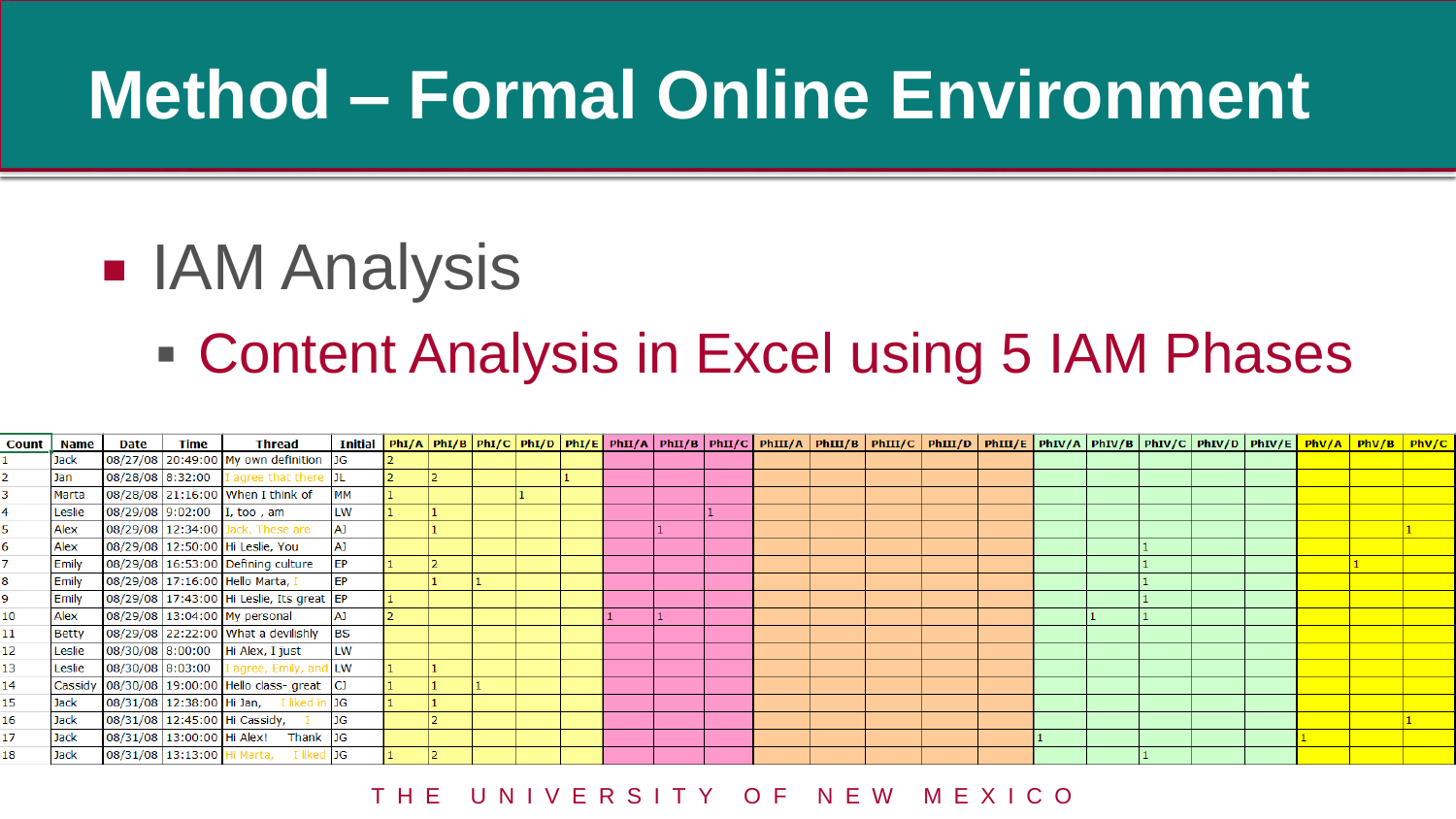## **Method – Formal Online Environment (Cont.)**

- Cluster Analysis
	- R *hclust*
- **Sentiment Analysis** 
	- Liu, Hu, and Cheng (2005) positive and negative words lexicon
	- Social presence words
- **Social Network Analysis** 
	- $R$  social edges
	- NodeXL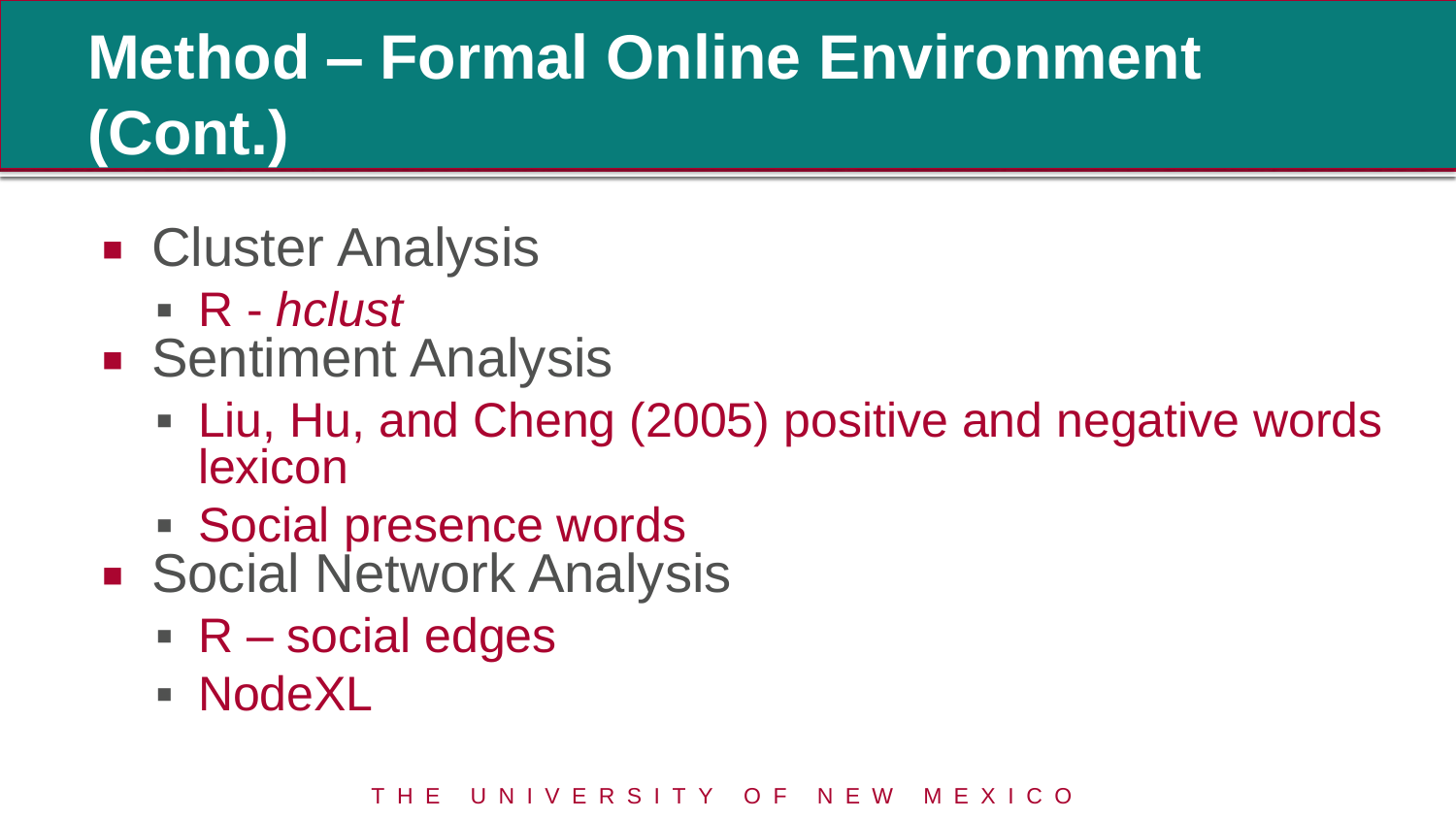## **Method – Informal Online Environment**

- Data Collection
	- OILS Twitter Scraper (Flor, 2014)
- **SCK Lexica Development** 
	- Manual and Dictionary approaches (Liu, 2012)
	- Social Construction of Knowledge (IAM)
- **Sentiment Analysis** 
	- Word counts

■ Social Construction of Knowledge word counts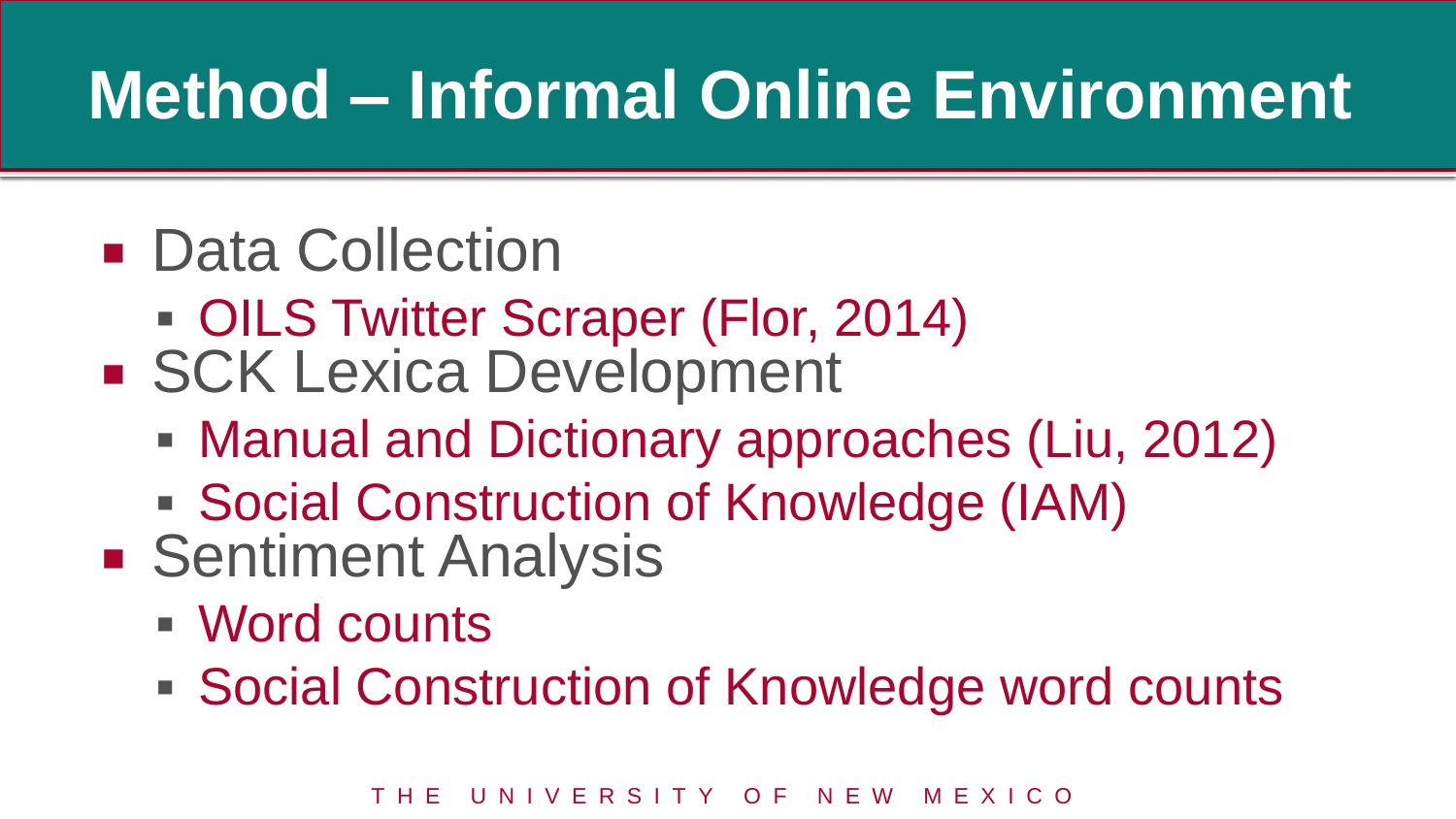## **Research Question 1**

**Results** 



THE UNIVERSITY OF NEW MEXICO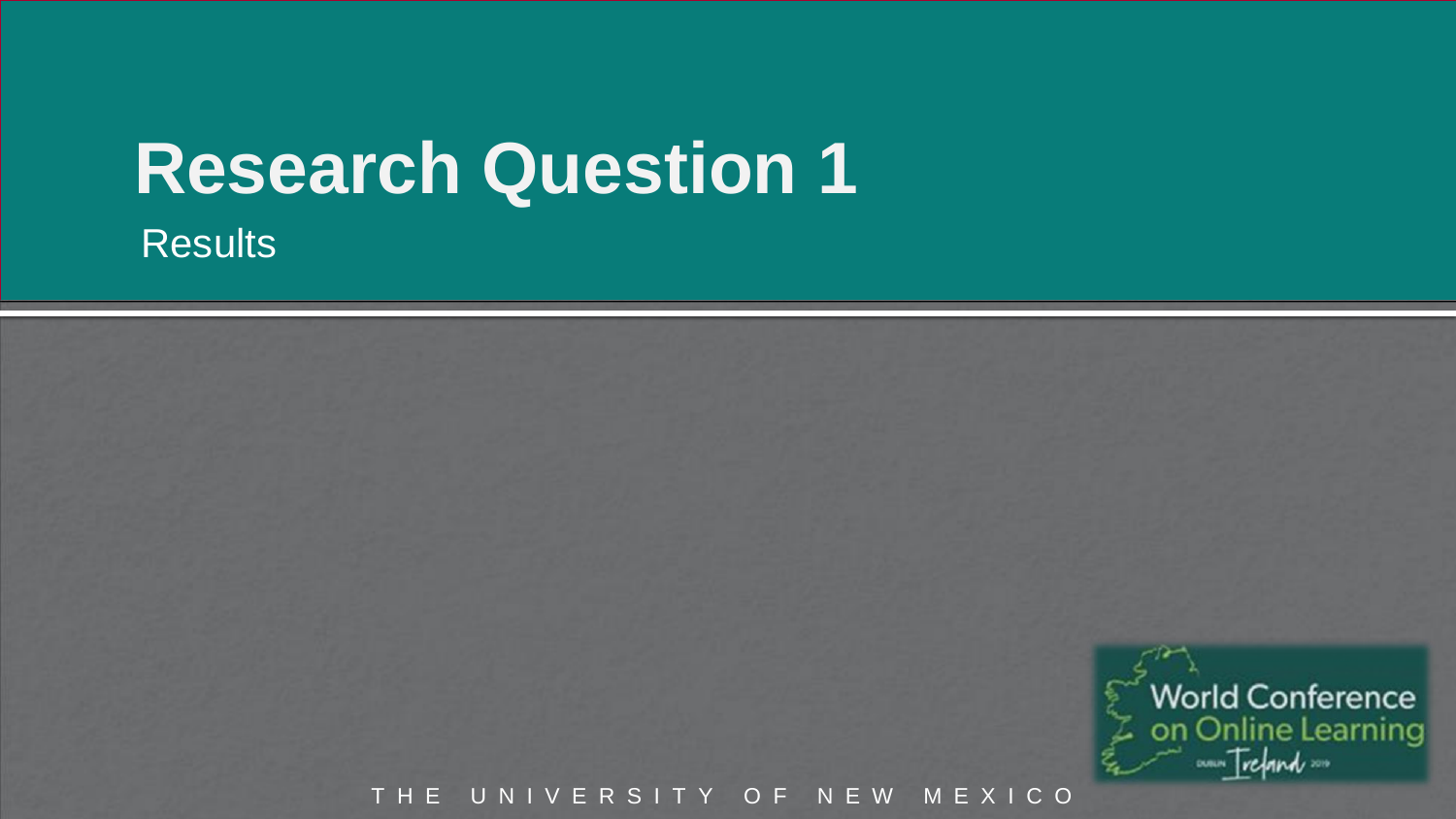### **Results – Cluster Analysis**

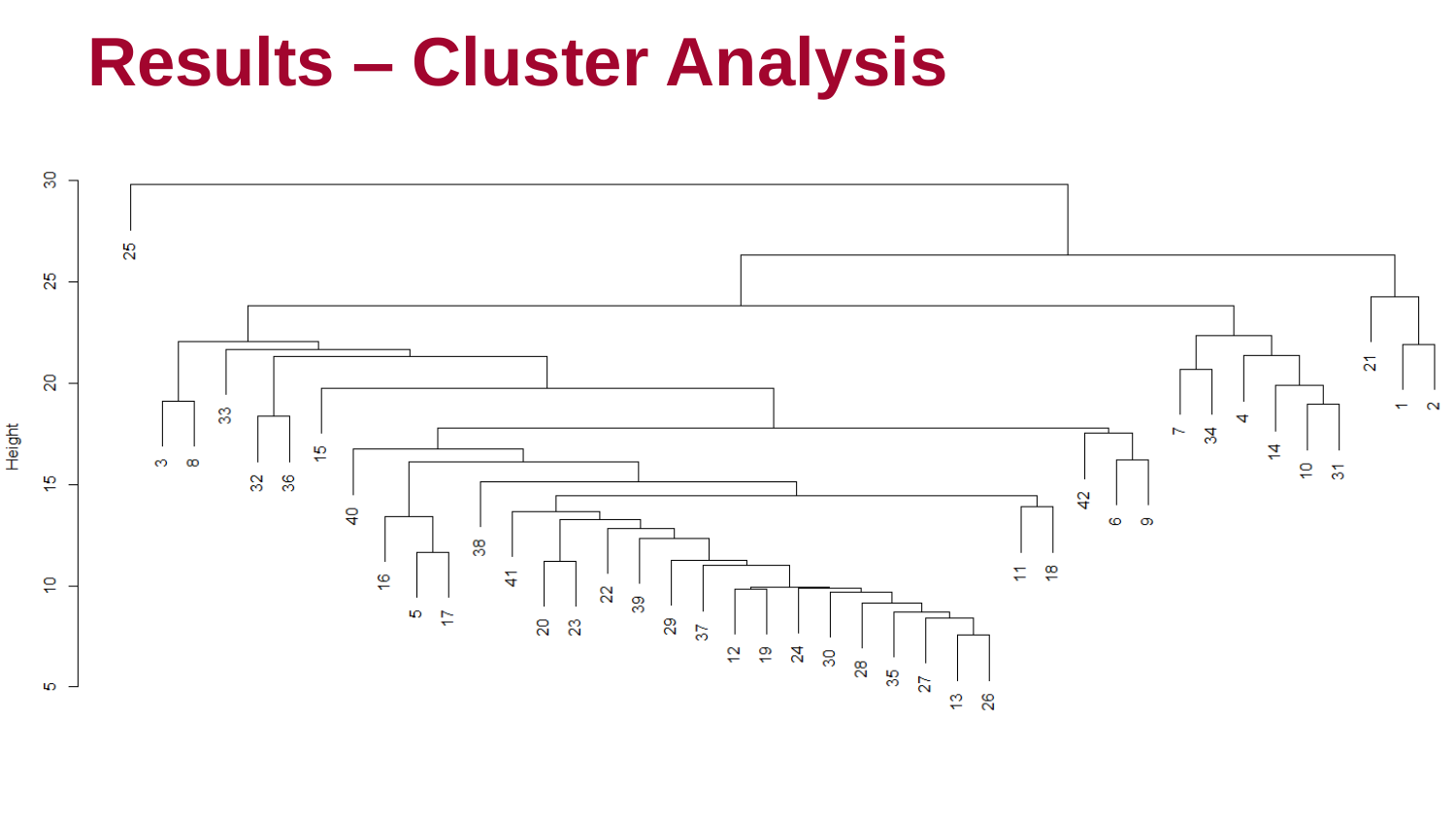## **Results – Sentiment Analysis**

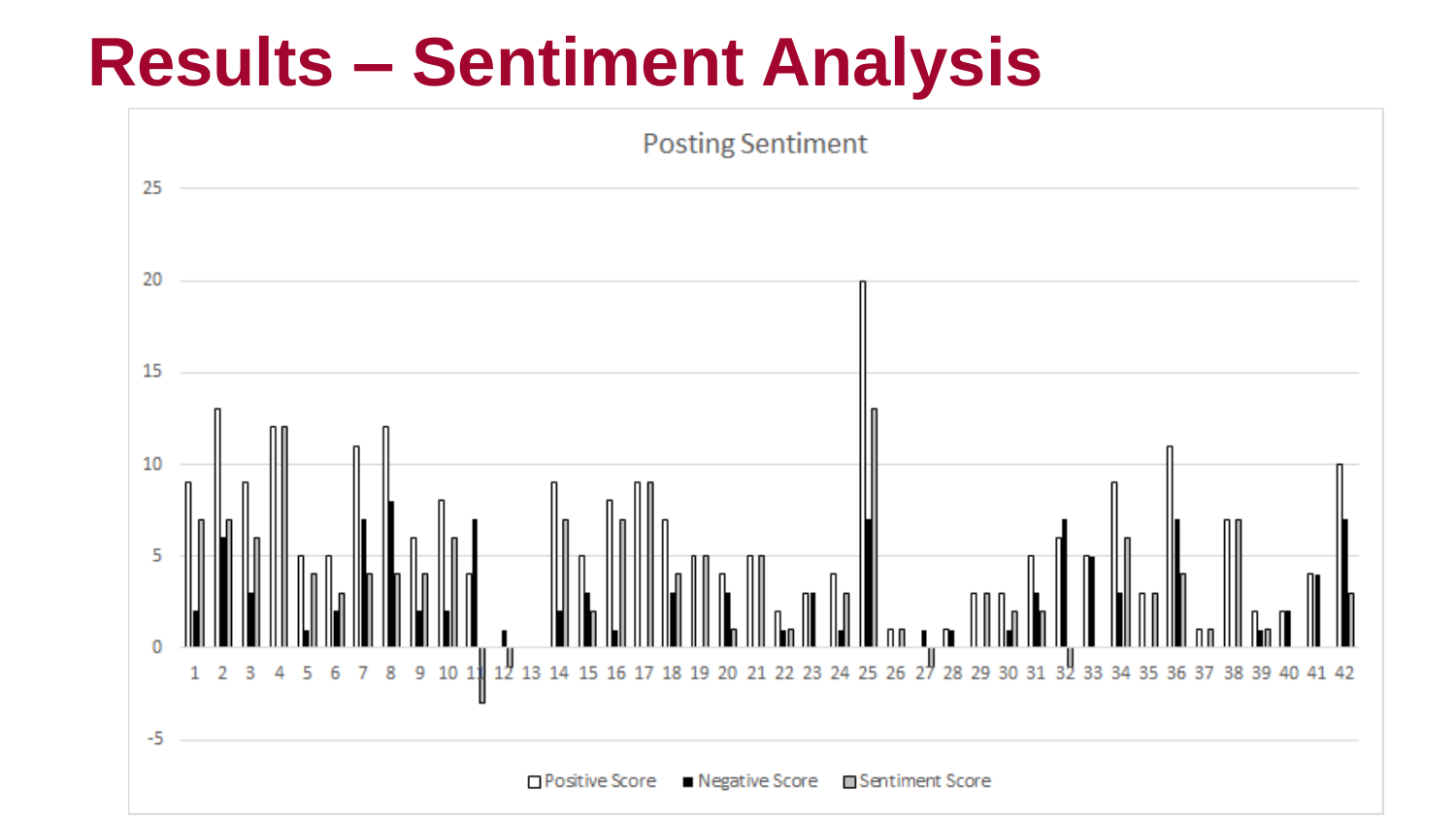## **SNA**

**A** sociogram depicting who received information from whom in the discussion. The edge labels represent the IAM phases associated with the information.

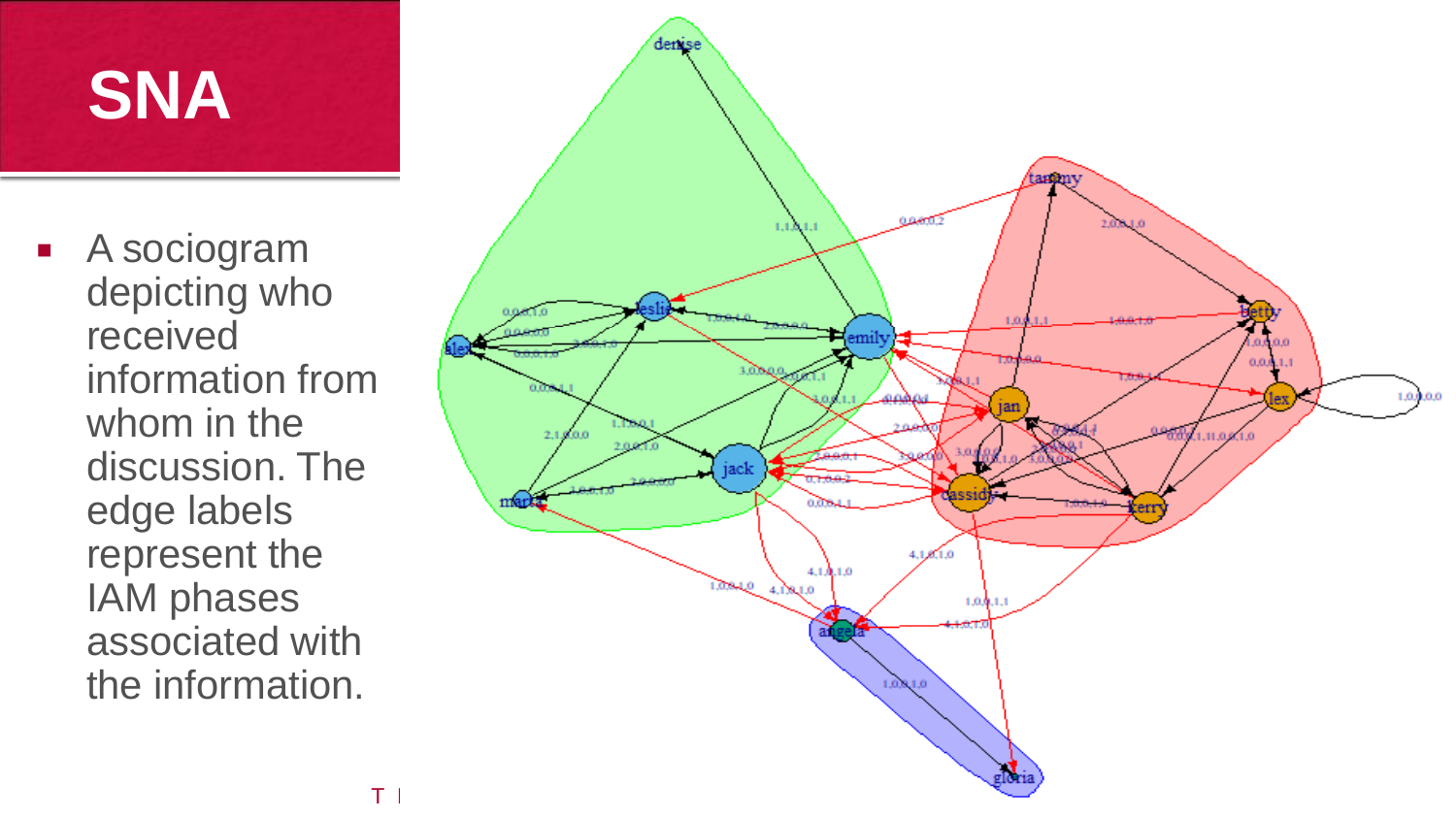## **Research Question 2**

**Results** 



THE UNIVERSITY OF NEW MEXICO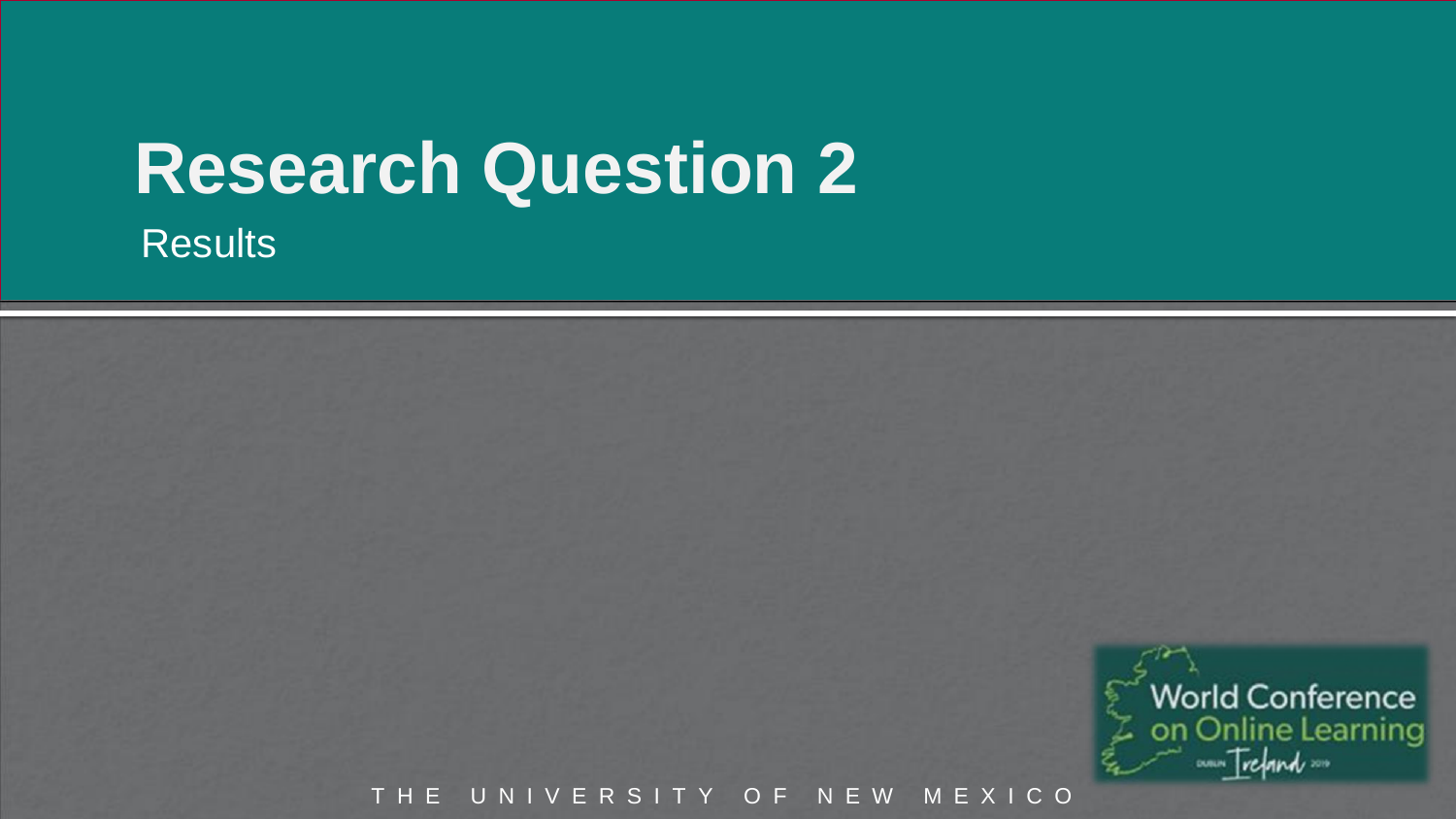## **Results – SCK Analysis**

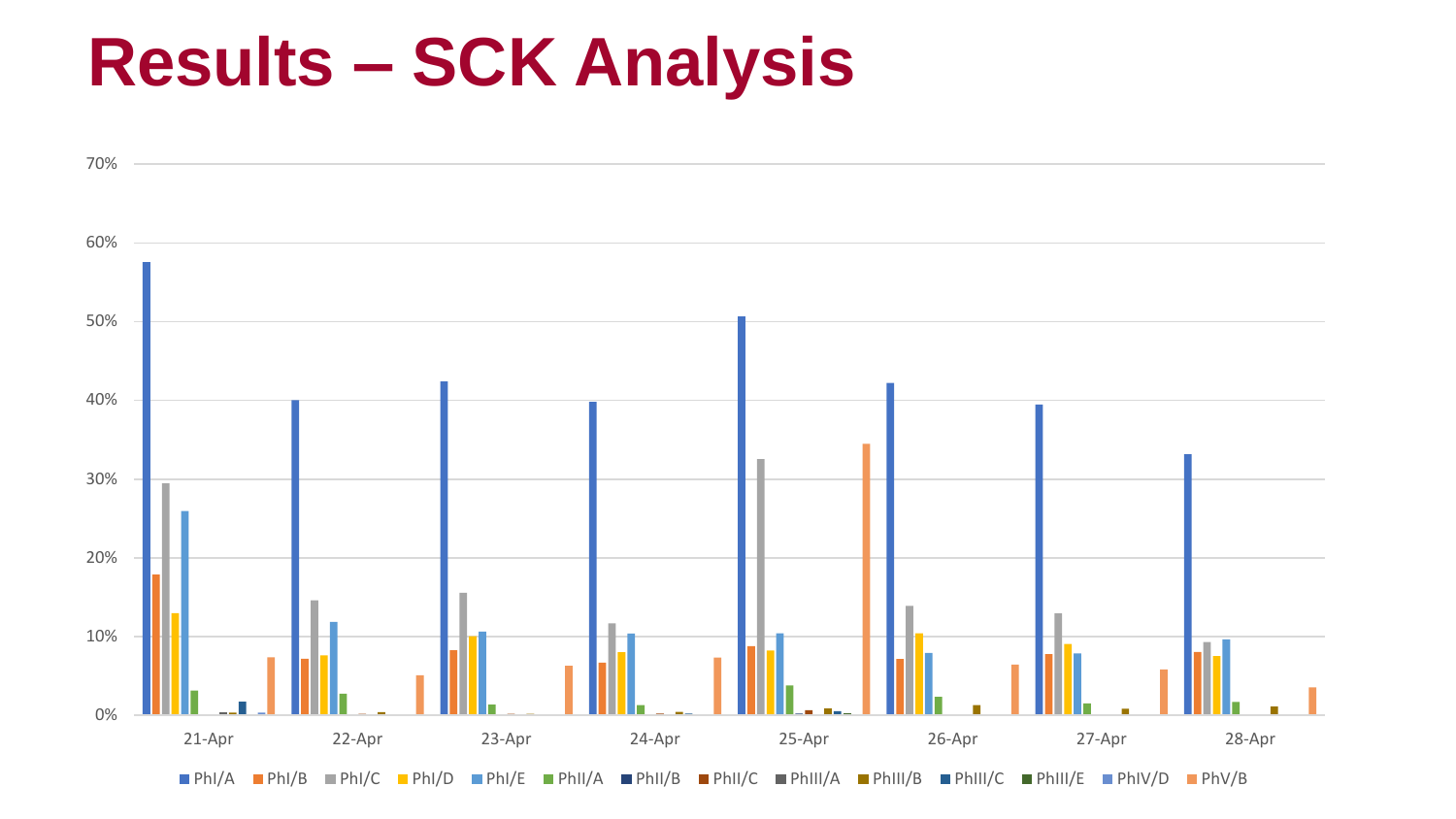## **Discussion – Formal Online Environment**

- **Clustering** 
	- Word choice similarity
- **Sentiment Analysis** 
	- Changes in attitudes and social presence
- **Social Network Analysis** 
	- Knowledge exchange, group formation, and knowledge construction phases
- **Hypothesis Generation** 
	- Postings that are different, with high positive sentiment and high social presence scores can help others reach higher phases of knowledge construction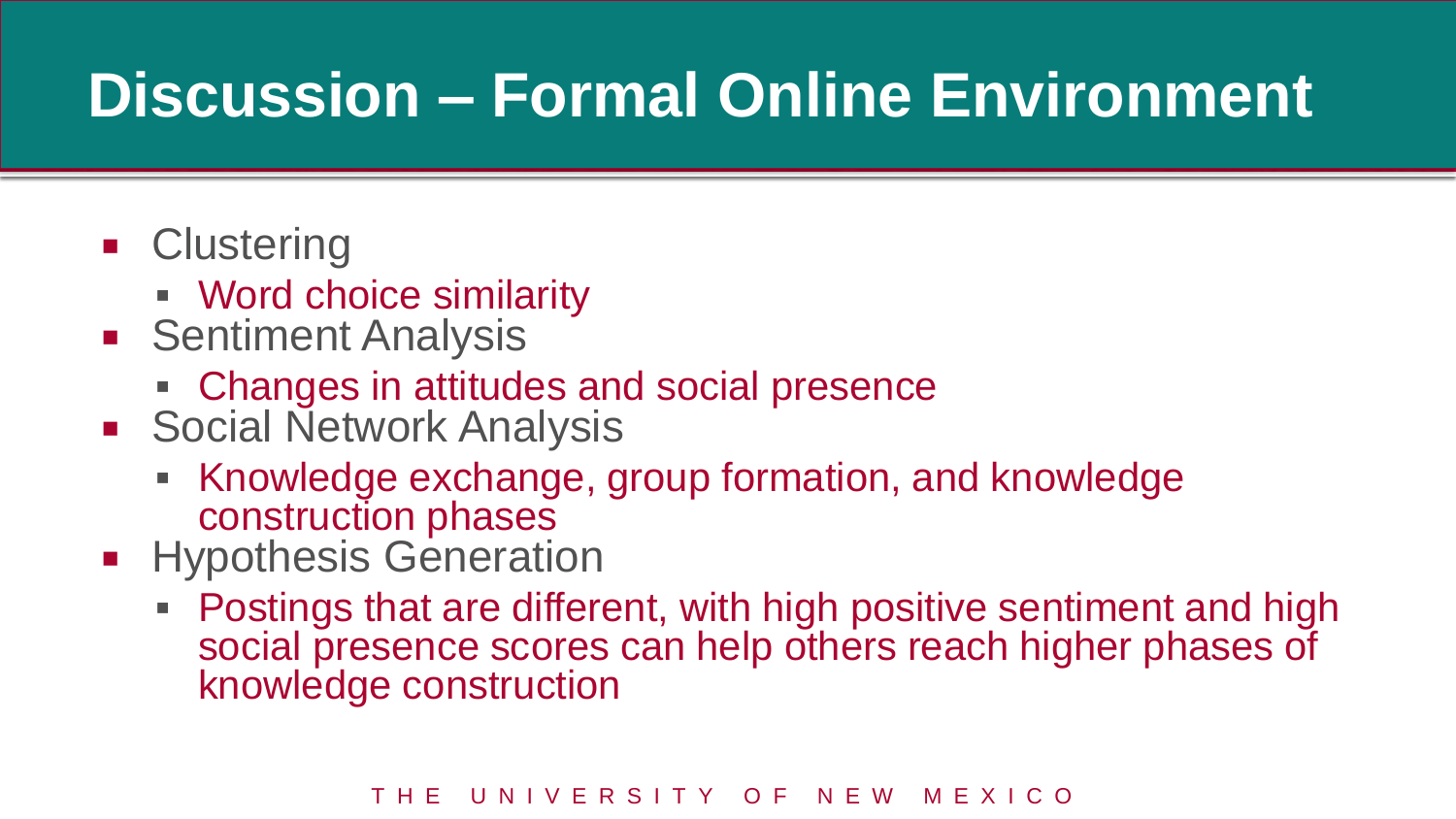## **Discussion – Informal Online Environment**

- **Sentiment Analysis** 
	- **SCK identified mostly in Phase I**
	- Consistent word usage and identification
- **Low level knowledge creation** identification consistency
	- Delimitations removed instances of dissonance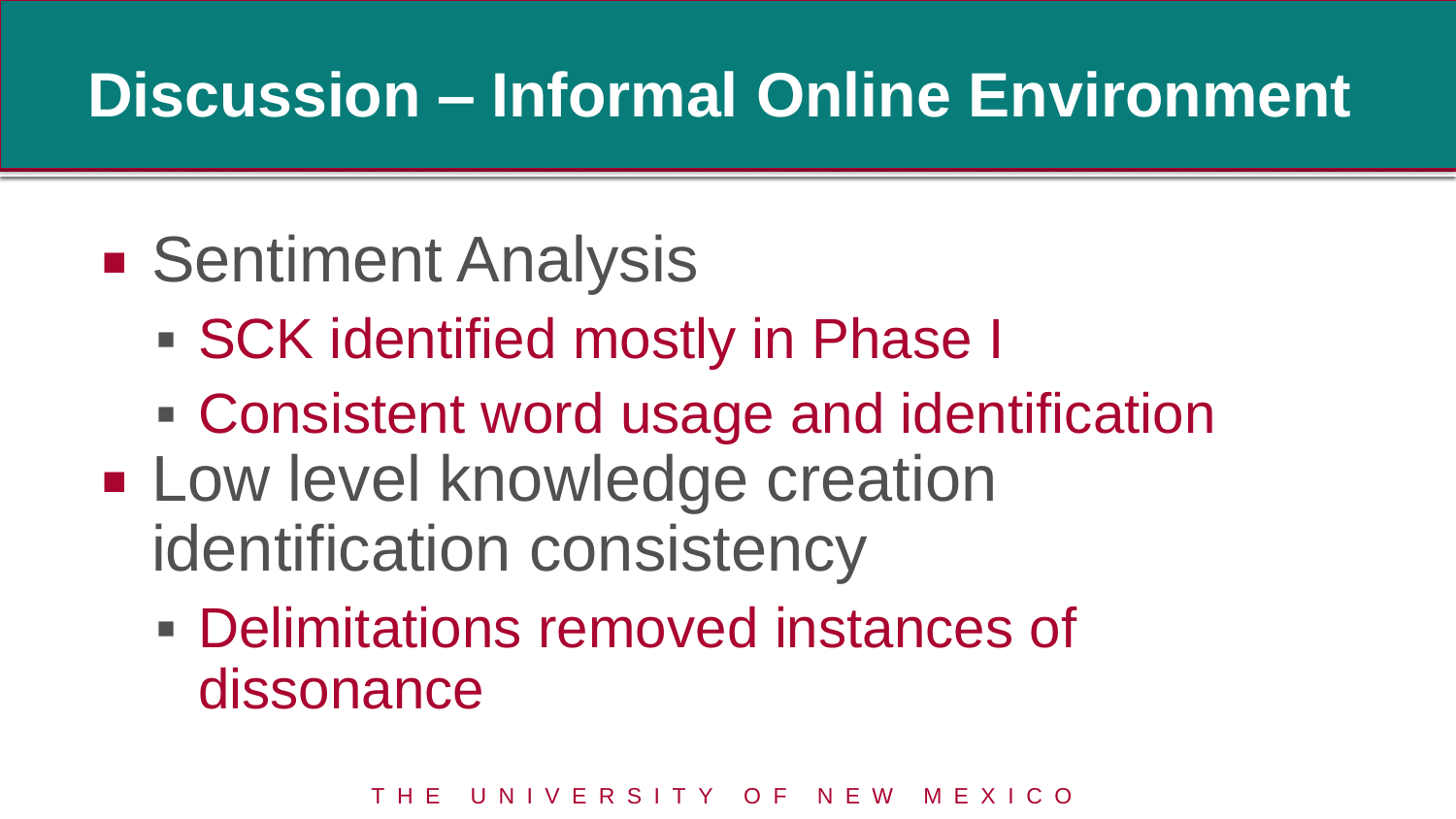## **Conclusions**

- **SLAMs can be used by researchers to** 
	- Suggest course corrections
	- **Highlight areas that a qualitative researcher** should focus on
	- **Suggest hypotheses for future research**
- **SLAMs significantly reduce time/money** needed to conduct qualitative research
	- Responsive and timely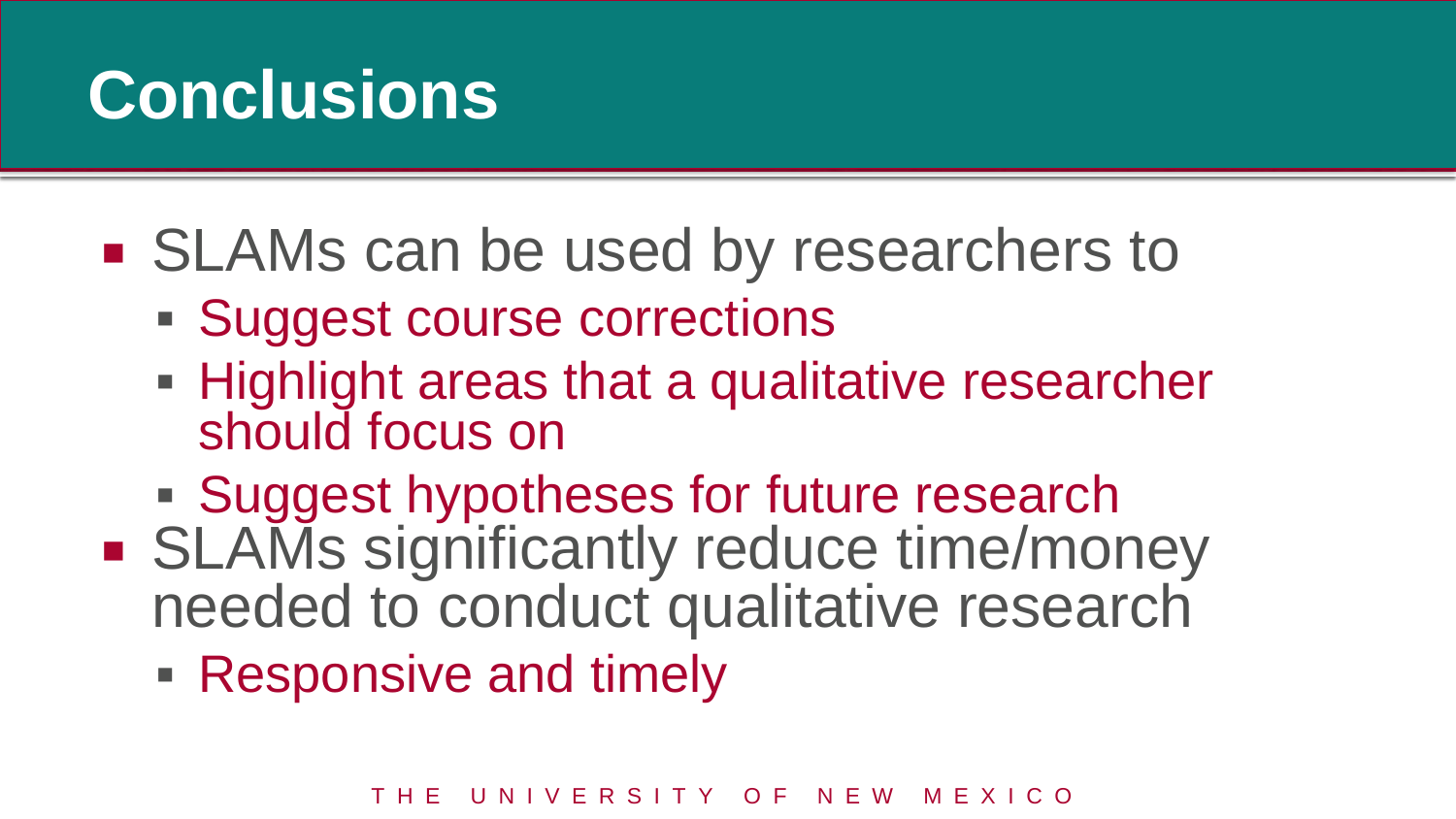

# **Comments**